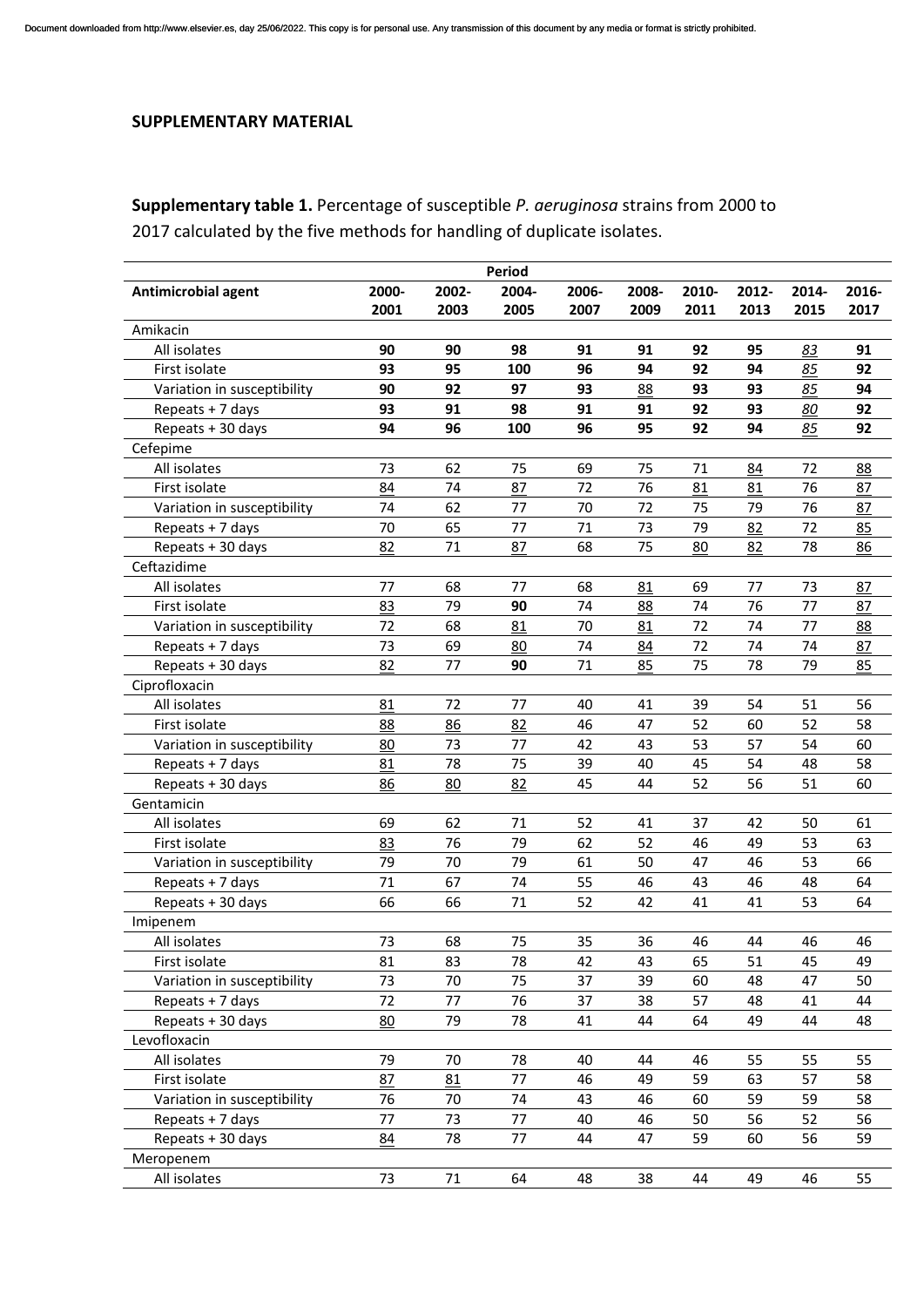| First isolate               | 72        | 81 | 74 | 56 | 44 | 61 | 55 | 48 | 61 |
|-----------------------------|-----------|----|----|----|----|----|----|----|----|
| Variation in susceptibility | 70        | 71 | 67 | 50 | 40 | 58 | 52 | 48 | 60 |
| Repeats + 7 days            | 69        | 76 | 64 | 50 | 37 | 55 | 50 | 44 | 55 |
| Repeats + 30 days           | 71        | 77 | 74 | 54 | 44 | 61 | 52 | 47 | 61 |
| Piperacillin/tazobactam     |           |    |    |    |    |    |    |    |    |
| All isolates                | 68        | 65 | 74 | 56 | 51 | 47 | 46 | 70 | 79 |
| First isolate               | 80        | 76 | 83 | 62 | 65 | 66 | 51 | 76 | 84 |
| Variation in susceptibility | 71        | 65 | 75 | 53 | 56 | 59 | 52 | 74 | 83 |
| Repeats $+7$ days           | 70        | 66 | 75 | 59 | 53 | 58 | 48 | 70 | 81 |
| Repeats + 30 days           | 81        | 74 | 83 | 61 | 62 | 66 | 48 | 77 | 83 |
| Tobramycin                  |           |    |    |    |    |    |    |    |    |
| All isolates                | 87        | 81 | 76 | 54 | 46 | 39 | 48 | 54 | 70 |
| First isolate               | 88        | 89 | 83 | 60 | 53 | 54 | 54 | 57 | 71 |
| Variation in susceptibility | 83        | 83 | 79 | 52 | 49 | 54 | 50 | 57 | 72 |
| Repeats $+7$ days           | 86        | 83 | 76 | 52 | 47 | 46 | 47 | 52 | 72 |
| Repeats + 30 days           | <u>88</u> | 82 | 83 | 60 | 51 | 54 | 51 | 56 | 72 |
|                             |           |    |    |    |    |    |    |    |    |

In bold susceptibility ≥ 90%; Underlined: susceptibility ≥ 80% and < 90%

All isolates: including all isolates; First isolate considering only the first isolate (CLSI criteria); Variation in susceptibility: eliminating all the isolates from a patient that had the same pattern of susceptibility (EARSS criteria); Repeats + 7 days or + 30 days: eliminating isolates obtained from the same patient at day 7 or 30.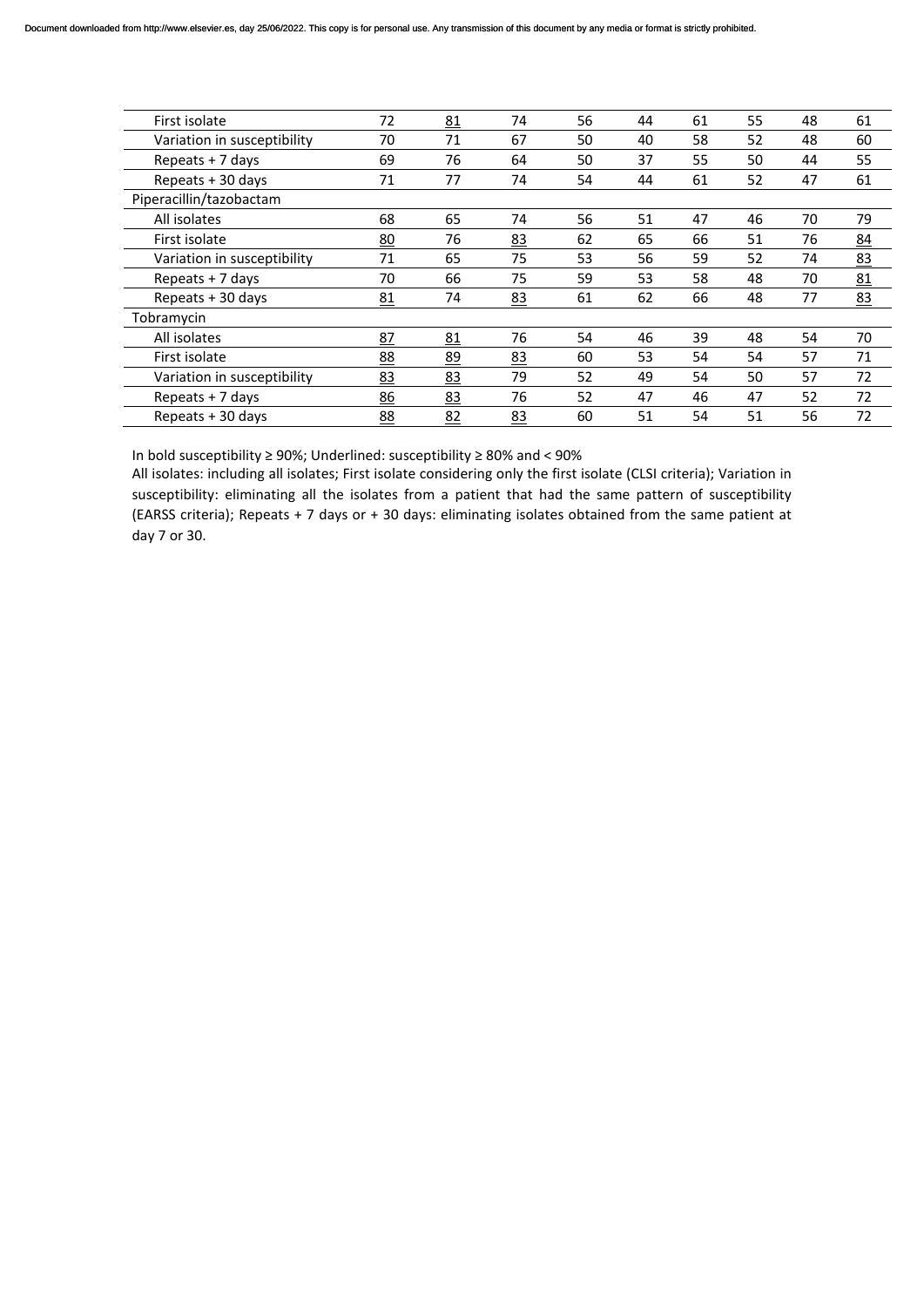Supplementary table 2. Details of the susceptibility trends calculated by the five methods for handling of duplicate isolates

| Antimicrobial               | r    | $r^2$ | Lower<br>limit | <b>Higher</b><br>limit | p    | β       | Trend                        |
|-----------------------------|------|-------|----------------|------------------------|------|---------|------------------------------|
| Amikacin                    |      |       |                |                        |      |         |                              |
| All isolates                | 0.25 | 0.06  | $-0.82$        | 0.46                   | 0.52 | $-0.18$ | $\overline{\phantom{a}}$     |
| First isolate               | 0.57 | 0.33  | $-0.95$        | 0.12                   | 0.11 | $-0.42$ |                              |
| Variation in susceptibility | 0.17 | 0.03  | $-0.68$        | 0.46                   | 0.67 | $-0.11$ |                              |
| Repeats + 7 days            | 0.44 | 0.20  | $-1.08$        | 0.31                   | 0.23 | $-0.38$ |                              |
| Repeats + 30 days           | 0.64 | 0.41  | $-0.99$        | 0.04                   | 0.07 | $-0.48$ |                              |
| Cefepime                    |      |       |                |                        |      |         |                              |
| All isolates                | 0.22 | 0.05  | $-0.45$        | 0.75                   | 0.57 | 0.15    | $\overline{\phantom{a}}$     |
| First isolate               | 0.57 | 0.32  | $-1.00$        | 0.13                   | 0.11 | $-0.43$ | $\overline{\phantom{a}}$     |
| Variation in susceptibility | 0.24 | 0.06  | $-0.42$        | 0.75                   | 0.54 | 0.16    | $\overline{\phantom{a}}$     |
| Repeats + 7 days            | 0.10 | 0.01  | $-0.57$        | 0.72                   | 0.79 | 0.08    |                              |
| Repeats + 30 days           | 0.44 | 0.19  | $-0.99$        | 0.29                   | 0.24 | $-0.35$ |                              |
| Ceftazidime                 |      |       |                |                        |      |         |                              |
| All isolates                | 0.40 | 0.16  | $-0.49$        | 1.43                   | 0.29 | 0.47    | $\overline{\phantom{a}}$     |
| First isolate               | 0.13 | 0.02  | $-1.16$        | 0.86                   | 0.74 | $-0.15$ |                              |
| Variation in susceptibility | 0.56 | 0.31  | $-0.21$        | 1.53                   | 0.12 | 0.66    | $\qquad \qquad \blacksquare$ |
| Repeats + 7 days            | 0.44 | 0.19  | $-0.40$        | 1.35                   | 0.24 | 0.48    | $\overline{\phantom{a}}$     |
| Repeats + 30 days           | 0.02 | 0.00  | $-0.97$        | 0.94                   | 0.97 | $-0.02$ | $\overline{\phantom{a}}$     |
| Ciprofloxacin               |      |       |                |                        |      |         |                              |
| All isolates                | 0.59 | 0.35  | $-3.89$        | 0.39                   | 0.10 | $-1.75$ |                              |
| First isolate               | 0.70 | 0.48  | $-4.17$        | $-0.16$                | 0.04 | $-2.17$ |                              |
| Variation in susceptibility | 0.54 | 0.29  | $-3.30$        | 0.54                   | 0.13 | $-1.38$ |                              |
| Repeats + 7 days            | 0.60 | 0.36  | $-3.97$        | 0.34                   | 0.09 | $-1.82$ |                              |
| Repeats + 30 days           | 0.65 | 0.43  | -4.00          | 0.07                   | 0.06 | $-1.97$ | $\overline{\phantom{a}}$     |
| Gentamicin                  |      |       |                |                        |      |         |                              |
| All isolates                | 0.52 | 0.27  | $-2.92$        | 0.57                   | 0.16 | $-1.18$ | $\overline{\phantom{a}}$     |
| First isolate               | 0.74 | 0.55  | $-3.39$        | $-0.36$                | 0.02 | $-1.88$ | Decreasing                   |
| Variation in susceptibility | 0.64 | 0.41  | $-3.15$        | 0.10                   | 0.06 | $-1.53$ |                              |
| Repeats + 7 days            | 0.58 | 0.34  | $-2.87$        | 0.32                   | 0.10 | $-1.28$ |                              |
| Repeats + 30 days           | 0.45 | 0.20  | $-2.73$        | 0.77                   | 0.23 | $-0.98$ |                              |
| Imipenem                    |      |       |                |                        |      |         |                              |
| All isolates                | 0.66 | 0.43  | $-3.79$        | 0.04                   | 0.05 | $-1.88$ | $\overline{\phantom{a}}$     |
| First isolate               | 0.73 | 0.53  | $-4.20$        | $-0.35$                | 0.03 | $-2.28$ | Decreasing                   |
| Variation in susceptibility | 0.60 | 0.36  | $-3.49$        | 0.29                   | 0.09 | $-1.60$ |                              |
| Repeats + 7 days            | 0.71 | 0.50  | $-4.05$        | $-0.22$                | 0.03 | $-2.13$ | Decreasing                   |
| Repeats + 30 days           | 0.73 | 0.54  | $-4.08$        | $-0.39$                | 0.02 | $-2.23$ | Decreasing                   |
| Levofloxacin                |      |       |                |                        |      |         |                              |
| All isolates                | 0.57 | 0.33  | $-3.45$        | 0.43                   | 0.11 | $-1.51$ |                              |
| First isolate               | 0.65 | 0.42  | $-3.48$        | 0.10                   | 0.06 | $-1.69$ |                              |
| Variation in susceptibility | 0.47 | 0.22  | $-2.62$        | 0.66                   | 0.20 | $-0.98$ |                              |
| Repeats + 7 days            | 0.59 | 0.35  | $-3.30$        | 0.32                   | 0.09 | $-1.49$ | $\qquad \qquad \blacksquare$ |
| Repeats + 30 days           | 0.60 | 0.36  | $-3.36$        | 0.28                   | 0.09 | $-1.54$ | $\blacksquare$               |
| Meropenem                   |      |       |                |                        |      |         |                              |
| All isolates                | 0.67 | 0.44  | $-3.02$        | 0.00                   | 0.05 | $-1.51$ | $\overline{\phantom{a}}$     |
| First isolate               | 0.65 | 0.43  | $-2.98$        | 0.05                   | 0.06 | $-1.47$ |                              |
| Variation in susceptibility | 0.56 | 0.31  | $-2.54$        | 0.36                   | 0.11 | $-1.09$ |                              |
| Repeats + 7 days            | 0.65 | 0.42  | $-2.98$        | 0.07                   | 0.06 | $-1.46$ |                              |
| Repeats + 30 days           | 0.64 | 0.41  | $-2.88$        | 0.10                   | 0.06 | $-1.39$ | $\overline{\phantom{a}}$     |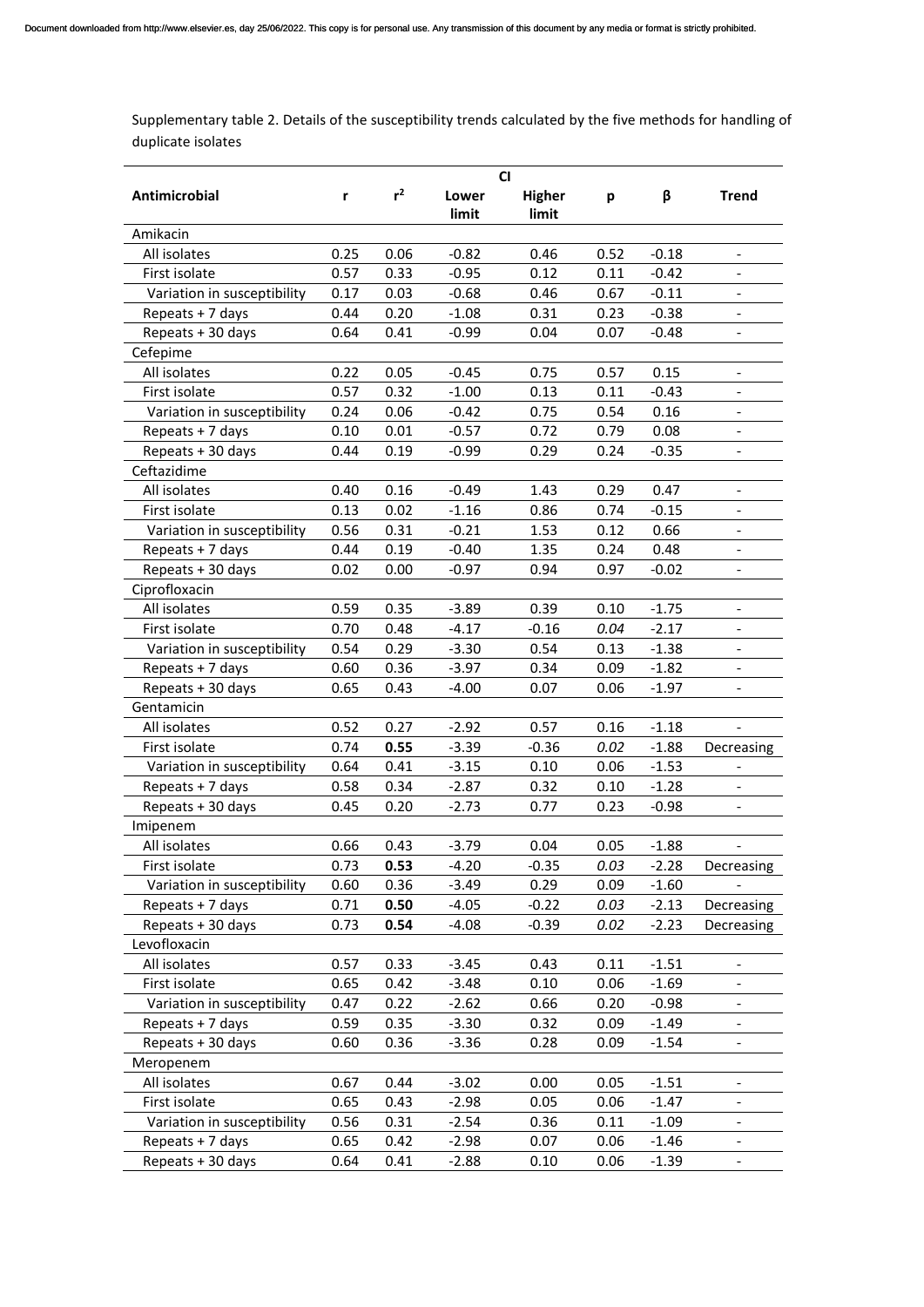| Piperacillin/tazobactam     |      |      |         |         |      |         |  |
|-----------------------------|------|------|---------|---------|------|---------|--|
| All isolates                | 0.23 | 0.00 | $-2.03$ | 1.93    | 0.95 | $-0.05$ |  |
| First isolate               | 0.18 | 0.03 | $-2.15$ | 1.41    | 0.64 | $-0.37$ |  |
| Variation in susceptibility | 0.15 | 0.02 | $-1.49$ | 2.07    | 0.71 | 0.09    |  |
| Repeats $+7$ days           | 0.00 | 0.00 | $-1.74$ | 1.76    | 0.99 | 0.01    |  |
| Repeats + 30 days           | 0.18 | 0.03 | $-2.34$ | 1.54    | 0.64 | $-0.40$ |  |
| Tobramycin                  |      |      |         |         |      |         |  |
| All isolates                | 0.59 | 0.34 | $-4.10$ | 0.44    | 0.10 | $-1.83$ |  |
| First isolate               | 0.68 | 0.46 | $-3.73$ | $-0.07$ | 0.04 | $-1.90$ |  |
| Variation in susceptibility | 0.55 | 0.31 | $-3.48$ | 0.51    | 0.12 | $-1.48$ |  |
| Repeats $+7$ days           | 0.58 | 0.34 | $-3.98$ | 0.43    | 0.10 | $-1.78$ |  |
| Repeats + 30 days           | 0.65 | 0.42 | $-3.63$ | 0.10    | 0.06 | $-1.77$ |  |

r: correlation coefficient; r<sup>2</sup>: coefficient of determination; CI: Confidence interval; β: slope In bold  $r^2 \ge 0.49$ ; In italic  $p < 0.05$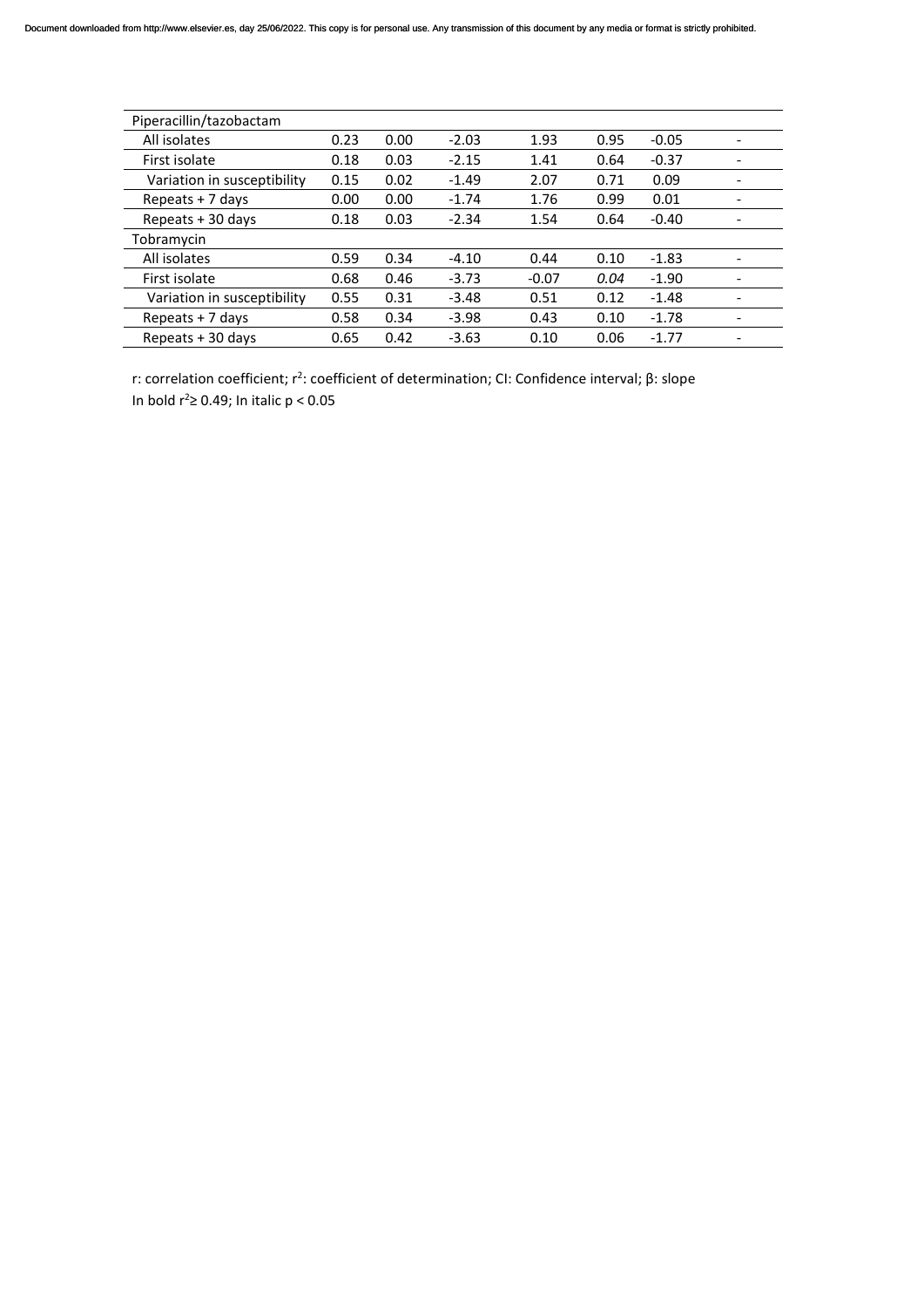Supplementary table 3. Antimicrobials´ CFRs, for the recommended dosage regimens, calculated by the five methods for handling of duplicate isolates.

| Antimicrobial agent         | 2000-<br>2001 | 2002-<br>2003 | 2004-<br>2005 | 2006-<br>2007 | 2008-<br>2009 | 2010-<br>2011 | 2012-<br>2013 | 2014-<br>2015 | 2016-<br>2017 |
|-----------------------------|---------------|---------------|---------------|---------------|---------------|---------------|---------------|---------------|---------------|
| Cefepime 2g/8h              |               |               |               |               |               |               |               |               |               |
|                             |               |               |               |               |               |               |               |               |               |
| All isolates                | 79            | 75            | 81            | 76            | 77            | 80            | 85            | 73            | 82            |
| First isolate               | 86            | 87            | 90            | 79            | 80            | 85            | 84            | 77            | 82            |
| Variation in susceptibility | 79            | 77            | 84            | 76            | 76            | 84            | 83            | 76            | 83            |
| Repeats + 7 days            | 76            | 78            | 83            | 78            | 77            | 83            | 84            | 72            | 81            |
| Repeats + 30 days           | 87            | 83            | 90            | 77            | 80            | 85            | 84            | 77            | 82            |
| Ceftazidime 2g/8h           |               |               |               |               |               |               |               |               |               |
| All isolates                | 89            | 85            | 89            | 84            | 89            | 85            | 87            | 84            | 89            |
| First isolate               | 91            | 90            | 93            | 87            | 91            | 88            | 86            | 88            | 89            |
| Variation in susceptibility | 89            | 86            | 90            | 85            | 89            | 87            | 85            | 86            | 89            |
| Repeats + 7 days            | 88            | 86            | 89            | 87            | <u>89</u>     | 87            | 86            | 85            | 89            |
| Repeats + 30 days           | 92            | 89            | 93            | 86            | 90            | 88            | 87            | 89            | 89            |
| Ceftazidime 2g/12h          |               |               |               |               |               |               |               |               |               |
| All isolates                | 79            | 74            | 79            | 72            | 77            | 72            | 75            | 72            | 77            |
| First isolate               | 82            | 80            | 85            | 75            | 81            | 77            | 76            | 76            | 78            |
| Variation in susceptibility | 77            | 75            | 80            | 72            | 77            | 76            | 73            | 74            | 77            |
| Repeats + 7 days            | 77            | 74            | 80            | 74            | 78            | 76            | 74            | 73            | 77            |
| Repeats + 30 days           | 83            | 79            | 85            | 74            | 79            | 77            | 75            | 77            | 78            |
| Ciprofloxacin 400mg/8h      |               |               |               |               |               |               |               |               |               |
| All isolates                | 71            | 60            | 70            | 36            | 35            | 38            | 47            | 46            | 50            |
| First isolate               | 76            | 71            | 73            | 41            | 41            | 50            | 53            | 46            | 50            |
| Variation in susceptibility | 69            | 59            | 70            | 38            | 37            | 51            | 48            | 52            | 48            |
| Repeats + 7 days            | 69            | 64            | 69            | 36            | 34            | 44            | 47            | 42            | 51            |
| Repeats + 30 days           | 75            | 67            | 73            | 40            | 40            | 50            | 48            | 45            | 52            |
| Ciprofloxacin 400mg/12h     |               |               |               |               |               |               |               |               |               |
| All isolates                | 64            | 51            | 64            | 33            | 30            | 35            | 39            | 38            | 38            |
| First isolate               | 68            | 62            | 67            | 37            | 36            | 48            | 47            | 38            | 36            |
| Variation in susceptibility | 61            | 51            | 64            | 35            | 32            | 48            | 42            | 38            | 40            |
| Repeats + 7 days            | 61            | 55            | 64            | 33            | 30            | 41            | 41            | 35            | 36            |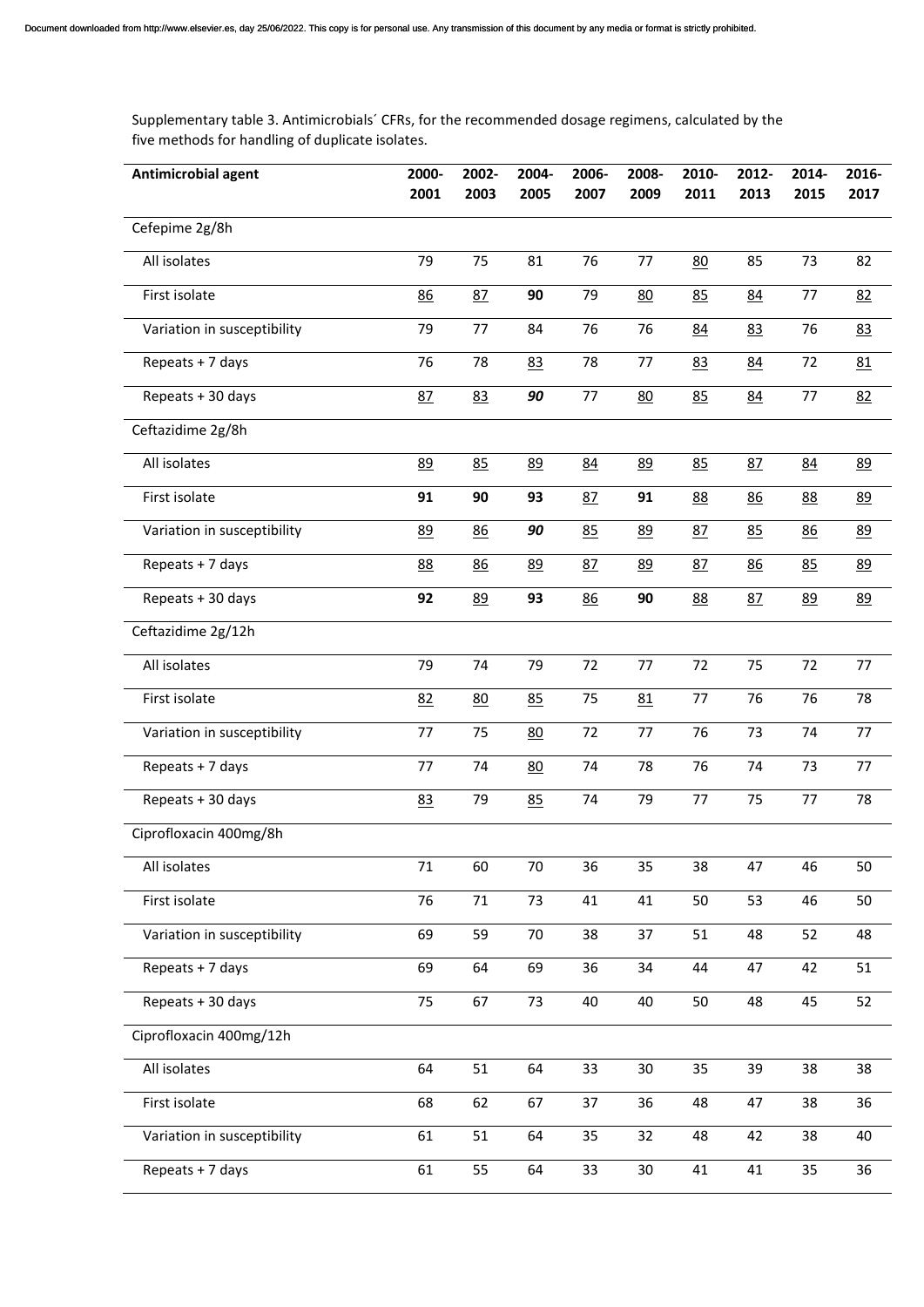| Repeats + 30 days               | 67 | 60 | 67 | 36 | 35 | 47                  | 44          | 37          | 38          |
|---------------------------------|----|----|----|----|----|---------------------|-------------|-------------|-------------|
| Gentamicin 7mg/kg/24h           |    |    |    |    |    |                     |             |             |             |
| All isolates                    | 41 | 50 | 55 | 34 | 32 | 34                  | 35          | 36          | 45          |
| First isolate                   | 49 | 65 | 61 | 44 | 39 | 42                  | 40          | 38          | 43          |
| Variation in susceptibility     | 44 | 53 | 59 | 37 | 36 | 38                  | 41          | 40          | 46          |
| Repeats + 7 days                | 41 | 52 | 54 | 35 | 33 | 36                  | 36          | 36          | 47          |
| Repeats + 30 days               | 47 | 62 | 62 | 42 | 38 | 42                  | 38          | 38          | 44          |
| Imipenem 1g/6h                  |    |    |    |    |    |                     |             |             |             |
| All isolates                    | 90 | 92 | 92 | 64 | 63 | 67                  | 74          | 72          | 73          |
| First isolate                   | 94 | 93 | 94 | 70 | 67 | 78                  | 75          | 74          | 74          |
| Variation in susceptibility     | 92 | 92 | 93 | 68 | 65 | 74                  | 74          | 74          | 76          |
| Repeats + 7 days                | 89 | 93 | 92 | 67 | 60 | 72                  | 75          | 71          | 73          |
| Repeats + 30 days               | 94 | 93 | 94 | 70 | 67 | 77                  | 74          | 75          | 73          |
| Levofloxacin 500mg/12h          |    |    |    |    |    |                     |             |             |             |
| All isolates                    | 66 | 54 | 67 | 32 | 29 | 22                  | 28          | 29          | 27          |
| First isolate                   | 72 | 67 | 67 | 37 | 34 | 29                  | 31          | 28          | 30          |
| Variation in susceptibility     | 64 | 56 | 66 | 34 | 29 | 28                  | 29          | 30          | 30          |
| Repeats + 7 days                | 63 | 57 | 67 | 32 | 29 | 25                  | 28          | 26          | 28          |
| Repeats + 30 days               | 72 | 63 | 67 | 34 | 33 | 28                  | 29          | 29          | 30          |
| Levofloxacin 500mg/24h          |    |    |    |    |    |                     |             |             |             |
| All isolates                    | 44 | 36 | 48 | 19 | 16 | 0                   | 0           | 0           | 0           |
| First isolate                   | 48 | 48 | 47 | 23 | 19 | $\mathbf 0$         | $\mathbf 0$ | $\pmb{0}$   | 0           |
| Variation in susceptibility     | 43 | 39 | 44 | 21 | 15 | $\mathsf{O}\xspace$ | $\pmb{0}$   | $\mathbf 0$ | $\pmb{0}$   |
| Repeats + 7 days                | 41 | 38 | 48 | 18 | 17 | $\mathbf 0$         | $\mathbf 0$ | $\mathbf 0$ | 0           |
| Repeats + 30 days               | 49 | 44 | 47 | 21 | 19 | 0                   | $\mathbf 0$ | $\pmb{0}$   | $\mathbf 0$ |
| Meropenem 2g/8h                 |    |    |    |    |    |                     |             |             |             |
| All isolates                    | 86 | 84 | 85 | 67 | 58 | 63                  | $71\,$      | 86          | 89          |
| First isolate                   | 88 | 90 | 89 | 75 | 65 | 71                  | 71          | 89          | 90          |
| Variation in susceptibility     | 86 | 83 | 87 | 69 | 61 | 70                  | $71\,$      | 89          | 91          |
| Repeats + 7 days                | 84 | 85 | 86 | 70 | 57 | 68                  | 70          | 86          | 90          |
| Repeats + 30 days               | 87 | 87 | 91 | 71 | 64 | 74                  | 69          | 89          | 89          |
| Piperacillin/tazobactam 4,5g/8h |    |    |    |    |    |                     |             |             |             |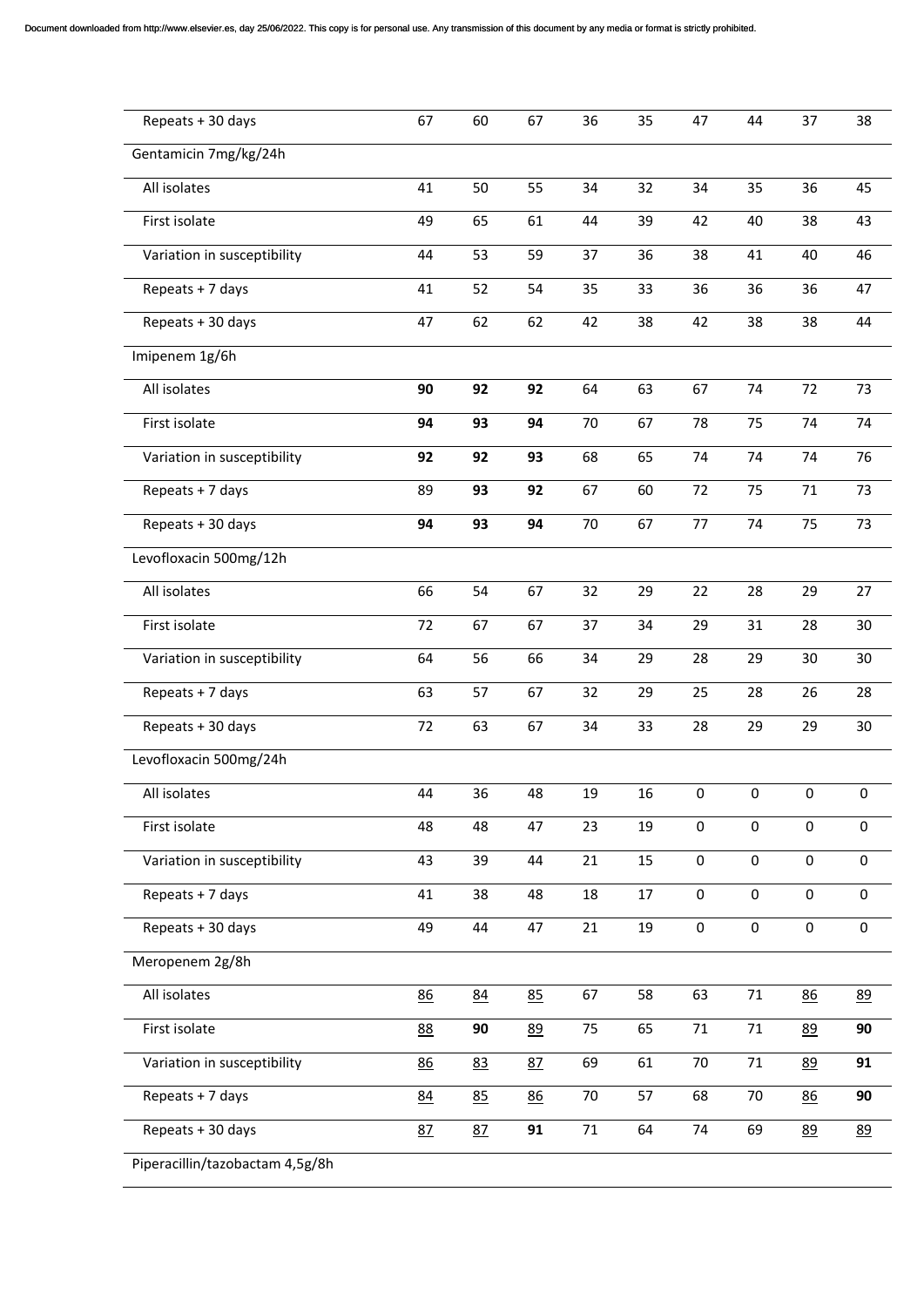| All isolates                    | 39 | 38 | 43 | 32 | 32 | 29 | 28 | 4  | 47 |
|---------------------------------|----|----|----|----|----|----|----|----|----|
| First isolate                   | 46 | 44 | 50 | 36 | 39 | 39 | 33 | 45 | 49 |
| Variation in susceptibility     | 40 | 37 | 45 | 30 | 35 | 35 | 31 | 43 | 49 |
| Repeats + 7 days                | 39 | 38 | 47 | 33 | 33 | 34 | 29 | 41 | 48 |
| Repeats + 30 days               | 47 | 42 | 51 | 35 | 37 | 38 | 30 | 43 | 49 |
| Piperacillin/tazobactam 4,5g/6h |    |    |    |    |    |    |    |    |    |
| All isolates                    | 57 | 56 | 63 | 49 | 50 | 45 | 45 | 60 | 68 |
| First isolate                   | 67 | 65 | 71 | 54 | 61 | 59 | 50 | 65 | 72 |
| Variation in susceptibility     | 59 | 56 | 65 | 47 | 53 | 54 | 50 | 63 | 70 |
| Repeats + 7 days                | 57 | 56 | 65 | 51 | 52 | 52 | 46 | 59 | 70 |
| Repeats + 30 days               | 67 | 62 | 72 | 53 | 58 | 57 | 48 | 66 | 70 |
| Tobramycin 7mg/kg/24h           |    |    |    |    |    |    |    |    |    |
| All isolates                    | 66 | 59 | 57 | 39 | 36 | 33 | 40 | 44 | 59 |
| First isolate                   | 66 | 69 | 61 | 46 | 42 | 45 | 45 | 48 | 59 |
| Variation in susceptibility     | 61 | 63 | 58 | 38 | 39 | 46 | 41 | 47 | 61 |
| Repeats + 7 days                | 66 | 62 | 55 | 40 | 37 | 38 | 39 | 43 | 60 |
| Repeats + 30 days               | 65 | 65 | 61 | 45 | 41 | 44 | 42 | 47 | 58 |

In bold CFR  $\geq$  90%; Underlined: CFR  $\geq$  80% and < 90%

All isolates: including all isolates; First isolate considering only the first isolate (CLSI criteria); Variation in susceptibility: eliminating all the isolates from a patient that had the same pattern of susceptibility (EARSS criteria); Repeats + 7 days or + 30 days: eliminating isolates obtained from the same patient at day 7 or 30.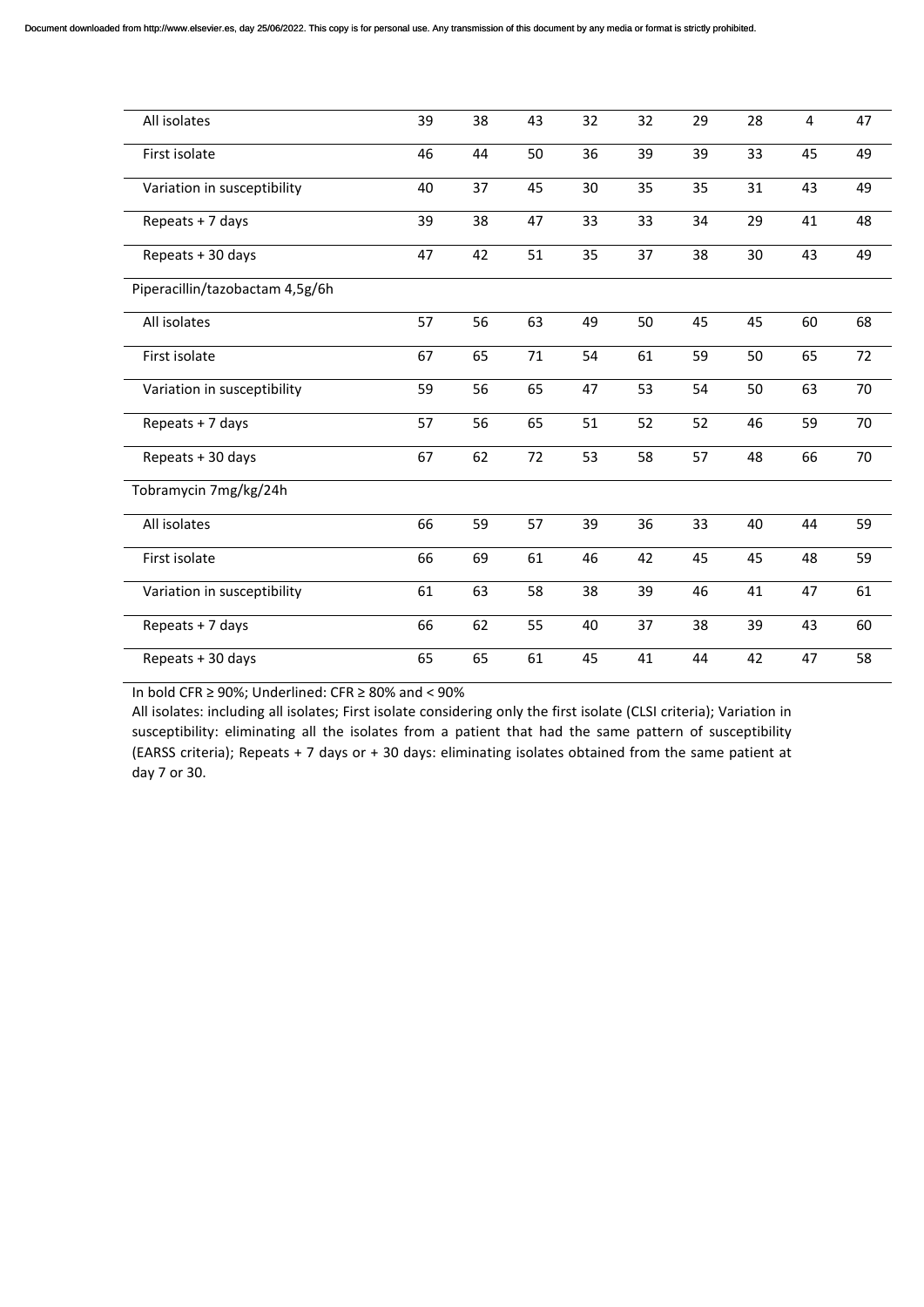Supplementary table 4. Cumulative fraction of response (CFR) trends over time obtained by the five methods for handling of duplicate isolates

|                             |      |       |                | <b>CI</b>       |      |         |                              |
|-----------------------------|------|-------|----------------|-----------------|------|---------|------------------------------|
| Antimicrobial               | r    | $r^2$ | Lower<br>limit | Higher<br>limit | p    | β       | <b>Trend</b>                 |
| Cefepime                    |      |       |                |                 |      |         |                              |
| All isolates                | 0.22 | 0.05  | $-0.45$        | 0.75            | 0.57 | 0.15    |                              |
| First isolate               | 0.57 | 0.32  | $-1.00$        | 0.13            | 0.11 | $-0.43$ |                              |
| Variation in Susceptibility | 0.24 | 0.06  | $-0.42$        | 0.74            | 0.54 | 0.16    | $\overline{\phantom{a}}$     |
| Repeats + 7 days            | 0.10 | 0.01  | $-0.57$        | 0.72            | 0.79 | 0.08    | $\qquad \qquad \blacksquare$ |
| Repeats + 30 days           | 0.44 | 0.19  | $-0.99$        | 0.29            | 0.24 | $-0.35$ | $\overline{\phantom{a}}$     |
| Ceftazidime 2g/8h           |      |       |                |                 |      |         |                              |
| All isolates                | 0.12 | 0.01  | $-0.42$        | 0.32            | 0.76 | $-0.05$ | $\overline{\phantom{a}}$     |
| First isolate               | 0.55 | 0.31  | $-0.53$        | 0.08            | 0.12 | $-0.23$ |                              |
| Variation in Susceptibility | 0.19 | 0.04  | $-0.38$        | 0.24            | 0.63 | $-0.07$ |                              |
| Repeats + 7 days            | 0.15 | 0.02  | $-0.28$        | 0.20            | 0.70 | $-0.04$ |                              |
| Repeats + 30 days           | 0.45 | 0.20  | $-0.51$        | 0.14            | 0.22 | $-0.18$ | $\overline{\phantom{0}}$     |
| Ceftazidime 2g/12h          |      |       |                |                 |      |         |                              |
| All isolates                | 0.35 | 0.12  | $-0.63$        | 0.26            | 0.36 | $-0.18$ | $\overline{\phantom{a}}$     |
| First isolate               | 0.60 | 0.36  | $-0.80$        | 0.07            | 0.09 | $-0.37$ | $\overline{\phantom{a}}$     |
| Variation in Susceptibility | 0.24 | 0.06  | $-0.50$        | 0.28            | 0.53 | $-0.11$ | $\overline{\phantom{a}}$     |
| Repeats + 7 days            | 0.26 | 0.07  | $-0.47$        | 0.26            | 0.51 | $-0.11$ |                              |
| Repeats + 30 days           | 0.56 | 0.31  | $-0.84$        | 0.12            | 0.12 | $-0.36$ | $\overline{\phantom{a}}$     |
| Ciprofloxacin 400mg/8h      |      |       |                |                 |      |         |                              |
| All isolates                | 0.56 | 0.32  | $-3.29$        | 0.45            | 0.12 | $-1.42$ | $\overline{\phantom{a}}$     |
| First isolate               | 0.69 | 0.48  | $-3.39$        | $-0.11$         | 0.04 | $-1.75$ | $\overline{\phantom{a}}$     |
| Variation in Susceptibility | 0.53 | 0.28  | $-2.77$        | 0.50            | 0.15 | $-1.13$ | $\qquad \qquad \blacksquare$ |
| Repeats + 7 days            | 0.59 | 0.34  | $-3.26$        | 0.35            | 0.10 | $-1.45$ | $\overline{\phantom{a}}$     |
| Repeats + 30 days           | 0.66 | 0.44  | $-3.33$        | 0.03            | 0.05 | $-1.65$ | $\overline{\phantom{a}}$     |
| Ciprofloxacin 400mg/12h     |      |       |                |                 |      |         |                              |
| All isolates                | 0.67 | 0.45  | $-3.16$        | $-0.03$         | 0.05 | $-1.59$ |                              |
| First isolate               | 0.77 | 0.60  | $-3.31$        | $-0.51$         | 0.02 | $-1.91$ | Decreasing                   |
| Variation in Susceptibility | 0.63 | 0.39  | $-2.72$        | 0.15            | 0.07 | $-1.28$ |                              |
| Repeats + 7 days            | 0.71 | 0.51  | $-3.11$        | $-0.19$         | 0.03 | $-1.65$ | Decreasing                   |
| Repeats + 30 days           | 0.76 | 0.57  | $-3.26$        | $-0.41$         | 0.02 | $-1.83$ | Decreasing                   |
| Gentamicin                  |      |       |                |                 |      |         |                              |
| All isolates                | 0.37 | 0.14  | $-1.78$        | 0.68            | 0.33 | $-0.55$ | $\overline{\phantom{a}}$     |
| First isolate               | 0.69 | 0.48  | $-2.39$        | $-0.09$         | 0.04 | $-1.24$ |                              |
| Variation in Susceptibility | 0.39 | 0.15  | $-1.72$        | 0.62            | 0.30 | $-0.55$ |                              |
| Repeats + 7 days            | 0.34 | 0.12  | $-1.71$        | 0.72            | 0.37 | $-0.49$ |                              |
| Repeats + 30 days           | 0.63 | 0.39  | $-2.32$        | 0.12            | 0.07 | $-1.10$ |                              |
| Imipenem                    |      |       |                |                 |      |         |                              |
| All isolates                | 0.66 | 0.43  | $-3.79$        | 0.04            | 0.05 | $-2.00$ |                              |
| First isolate               | 0.73 | 0.53  | $-4.20$        | $-0.35$         | 0.03 | $-2.28$ | Decreasing                   |
| Variation in Susceptibility | 0.60 | 0.36  | $-3.49$        | 0.29            | 0.09 | $-1.60$ |                              |
| Repeats + 7 days            | 0.71 | 0.50  | $-4.05$        | $-0.22$         | 0.03 | $-2.13$ | Decreasing                   |
| Repeats + 30 days           | 0.73 | 0.54  | $-4.08$        | $-0.39$         | 0.02 | $-2.23$ | Decreasing                   |
| Levofloxacin 500mg/12h      |      |       |                |                 |      |         |                              |
| All isolates                | 0.82 | 0.67  | $-4.33$        | $-1.00$         | 0.01 | $-2.66$ | Decreasing                   |
| First isolate               | 0.89 | 0.78  | $-4.47$        | $-1.61$         | 0.00 | $-3.04$ | Decreasing                   |
| Variation in Susceptibility | 0.82 | 0.68  | $-3.96$        | $-0.94$         | 0.01 | $-2.45$ | Decreasing                   |
| Repeats + 7 days            | 0.83 | 0.69  | $-4.23$        | $-1.07$         | 0.01 | $-2.65$ | Decreasing                   |
| Repeats + 30 days           | 0.86 | 0.74  | $-4.41$        | $-1.39$         | 0.00 | $-2.93$ | Decreasing                   |
| Levofloxacin 500mg/24h      |      |       |                |                 |      |         |                              |